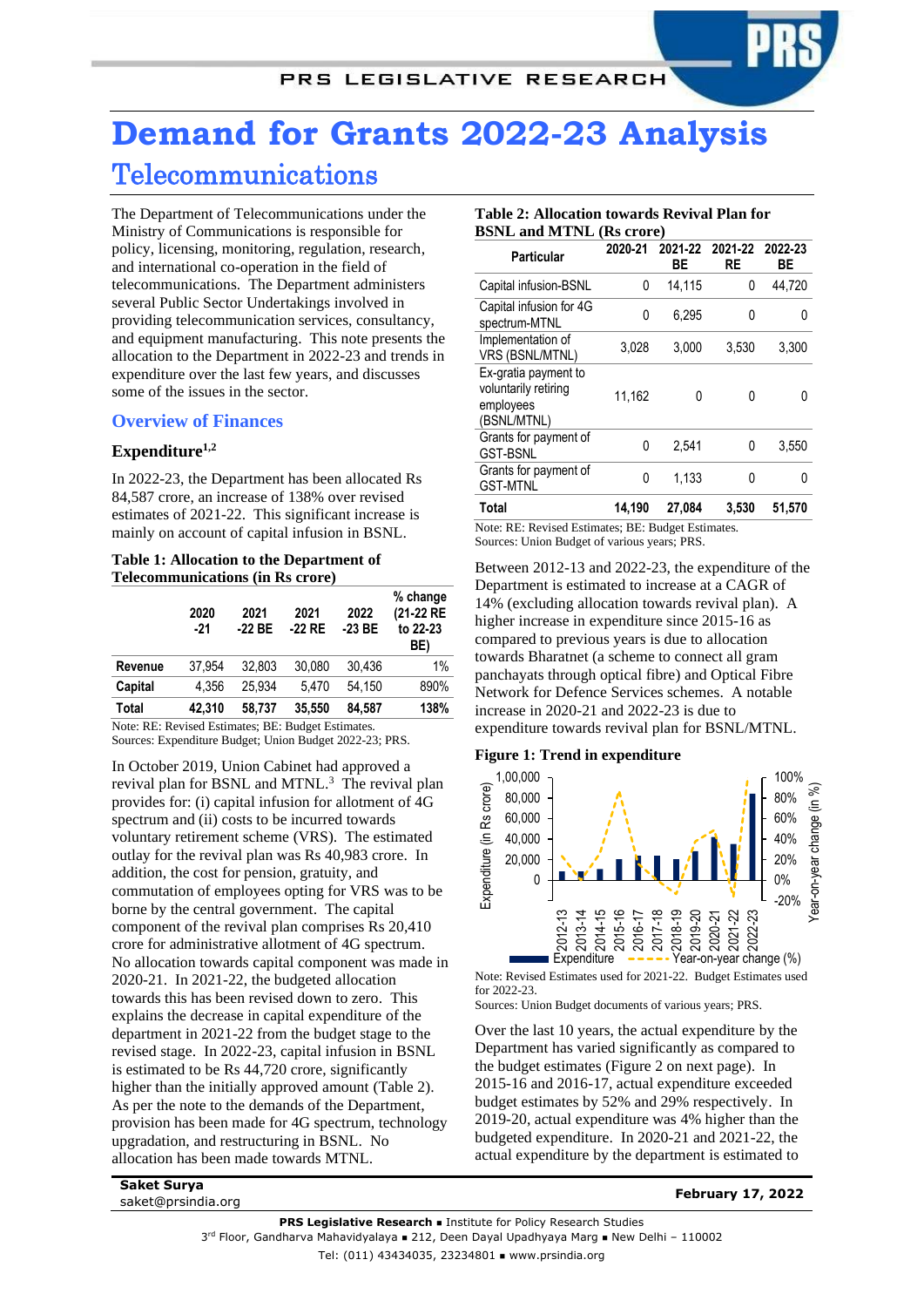be significantly lower than the budget estimates. This is mainly due to the carryover of allocation towards the revival plan for BSNL/MTNL from one year to another. High variability in budget estimates and actual expenditure may be indicative of issues with budget forecasting as well as scheme implementation.





Sources: Union Budget documents of various years; PRS.

#### *Major Expenditure Heads*

In 2022-23, Rs 52,154 crore has been allocated towards support for PSUs, which is 62% of the total allocation for the department. Of this, Rs 51,570 crore (99%) has been allocated towards the revival of BSNL and MTNL (details in Table 2).

**Table 3: Major expenditure heads in 2022-23 (in Rs crore)**

| <b>Expenditure</b><br>Head              | 2020-21<br><b>Actuals</b> | 2021-22<br><b>RE</b> | 2022-23<br>ВE | % change<br>(21-22 RE to<br>22-23 BE) |
|-----------------------------------------|---------------------------|----------------------|---------------|---------------------------------------|
| Support to PSUs                         | 14,765                    | 3,994                | 52.154        | 1,206%                                |
| Pension                                 | 14,928                    | 16.374               | 19,000        | 16%                                   |
| <b>Bharatnet</b>                        | 5.920                     | 7.000                | 7.000         | $0\%$                                 |
| Compensation to<br><b>TSPs</b>          | 1.280                     | 1.300                | 2.000         | 54%                                   |
| Network for<br>defence services         | 4,000                     | 5.200                | 1.961         | $-62%$                                |
| PLI Scheme for<br><b>Telecom Sector</b> | 0                         | 0                    | 528           |                                       |
| Others                                  | 1.417                     | 1.682                | 2.472         | 47%                                   |
| Total                                   | 42.310                    | 35.550               | 84.587        | 138%                                  |

Note: BE – Budget Estimate; RE – Revised Estimate; TSP: Telecom Service Providers; PLI: Production-linked Incentive Scheme.

Sources: Expenditure Budget; Union Budget 2022-23; PRS.

The next highest allocation is towards pension (22%), followed by Bharatnet (8%), and compensation to Telecom Service Providers (TSPs) for augmentation of infrastructure in rural and remote areas, and maintenance of village public telephones. The pension provision is for pensionary benefits of the employees of the Department including employees absorbed in BSNL, and employees of MTNL with effectfrom April 2014.<sup>2</sup> In 2022-23, allocation towards Network for Defence Services is estimated to be 62% lower than the revised estimate for 2021-22. This may be due to the scheme nearing completion. The scheme provides for optical fibre cable based network for defence services. In February 2021, a Production-Linked Incentive Scheme was notified to

<span id="page-1-1"></span>promote telecom and network products manufacturing in India.<sup>4</sup> The scheme provides incentives to companies on the incremental sale of products manufactured in India. This scheme has been allocated Rs 528 crore in 2022-23.

## **Expenditure from USOF**

The Universal Service Obligation Fund (USOF) has been established to provide widespread, nondiscriminatory, and affordable access to quality Information and Communication Technology services to people in rural and remote areas. The resources for the fund are raised through a Universal Access Levy (UAL) which is 5% of the Adjusted Gross Revenue (AGR) earned by all the operators under various licenses currently.<sup>5</sup> Adjusted Gross Revenue is the value of gross revenue after deduction of taxes and roaming/PSTN charges from Gross Revenue. UAL is first credited to the Consolidated Fund of India and then disbursed to the USOF as per the budgetary proposal of the Department of Telecommunications. The schemes being funded through USOF include: (i) Bharatnet, (ii) setting up of towers in left-wing extremism affected areas, and (iii) comprehensive telecom development plan for the northeast region. A total expenditure of Rs 9,000 crore from this fund has been planned in 2022-23, an increase of 8% over the revised estimates of 2021-22 (Rs 8,300 crore). This includes Rs 7,000 crore for the Bharatnet scheme and Rs 2,000 crore for compensation to TSPs.

**Figure 3: Expenditure from USOF (in Rs crore)**



**BE Actuals** 

Note: Revised Estimates used for 2021-22. Sources: Union Budget documents of various years; PRS.

Between 2017-18 and 2021-22, in each year, actual expenditure from USOF has been significantly less than the budget estimate. In 2020-21 and 2021-22, actual expenditure is estimated to be 10% and 8% less than the budget estimate, respectively. Corresponding figure for 2017-18, 2018-19, and 2019-20 was 40%, 52%, and 65%.

#### *Balance of Funds under USOF*

<span id="page-1-0"></span>In its audit report of the Ministry of Communications for the FY 2017-18, the Comptroller and Auditor General of India (CAG) observed that a large amount earned as UAL is yet to be transferred to the USOF.<sup>6</sup> As of November 2021, a total of Rs 59,082 crore is yet to be transferred to the USOF by the central government. 7 A total of Rs 1,21,569 crore has been earned as UAL between 2002-03 and 2021-22 (as of November 2021), out of which only Rs 62,487 crore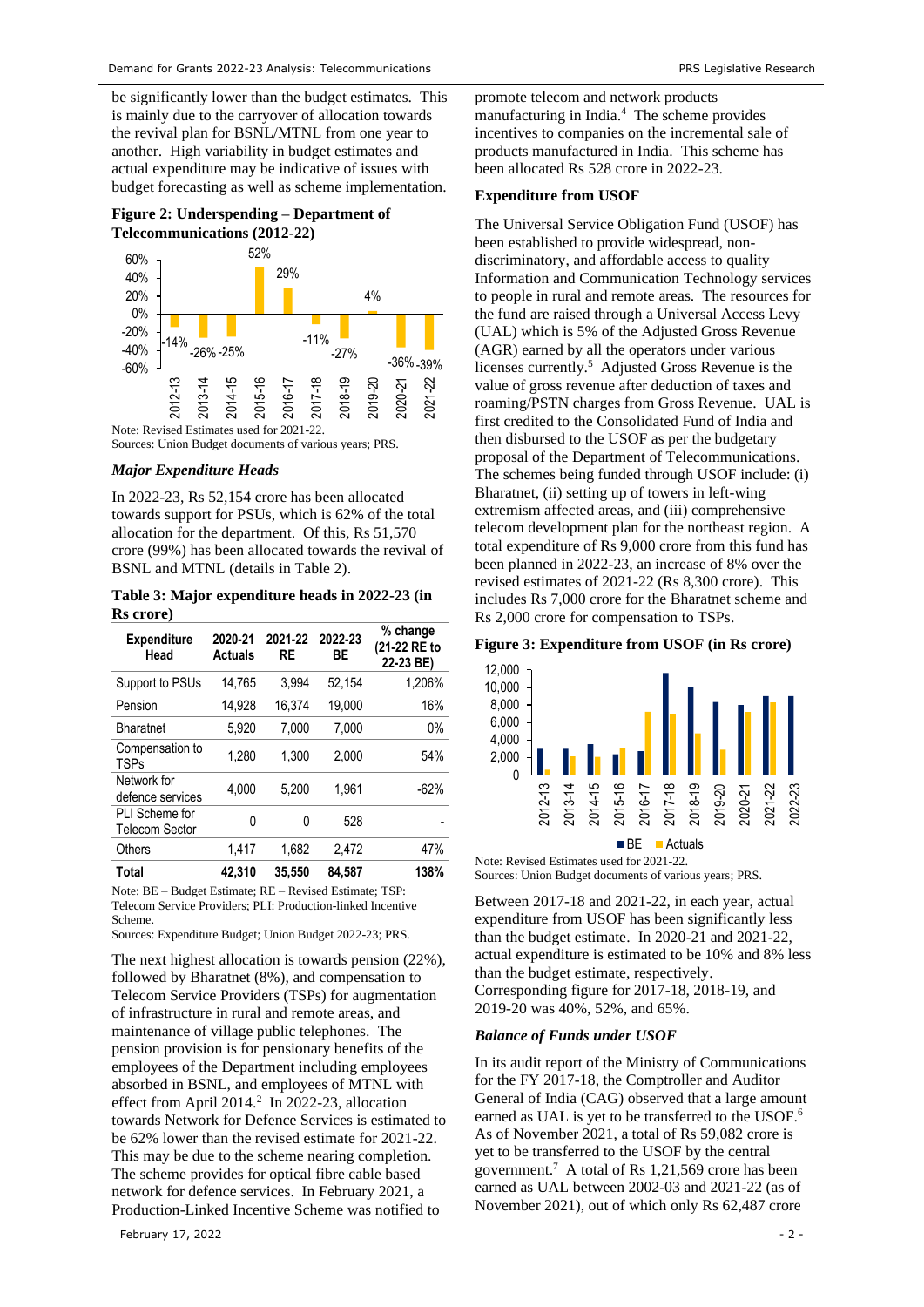has been disbursed  $(51\%)$ .<sup>7</sup> The gap between UAL collected and disbursal has been high over the years, which has led to a rise in balance [\(Figure 4\)](#page-2-0).

<span id="page-2-1"></span>In January 2015, the Telecom Regulatory Authority of India (TRAI) had observed that the Department has not been able to devise enough schemes to utilise the earnings of UAL.<sup>8</sup> It also recommended reducing UAL from 5% to 3%.<sup>[8](#page-2-1)</sup> The Standing Committee on Information Technology (2018) noted that with increasing outlay on schemes including Bharatnet, Mobile Towers in Left Wing Extremism Affected Areas Phase-II and Comprehensive Telecom Development Plan for the North-East, the utilisation of USOF funds will improve. 5

# <span id="page-2-0"></span>**Figure 4: Balance under USOF as of November 2021 (in Rs crore)**



Note: UAL: Universal Access Levy; Balance: Balance at the end of that Financial Year.

Sources: USOF Website as accessed on February 13, 2022; PRS.

#### **Bharatnet**

Bharatnet aims to create a network to connect all the Gram Panchayats (about 2.5 lakh) by broadband by laying around 6.5 lakh km of optical fibre. It seeks to provide all telecom service providers with nondiscriminatory access to the network. These service providers include mobile operators, Internet Service Providers (ISPs), Cable TV operators, content providers. Bharat Broadband Network Limited (BBNL) is a special purpose vehicle to create, operate, maintain, and manage the Bharatnet infrastructure. The project is financed through the USOF. The estimated total cost of the project is Rs 42,068 crore. 5 Bharatnet is divided into three phases. Phase-I to connect about 1.2 lakh GPs was completed in December 2017. Phase-II to connect the remaining gram panchayats is underway. Phase-III is earmarked for future purposes. The scheme also aims to provide last-mile connectivity through Wi-Fi by creating five access points per gram panchayat (12.5 lakh hotspots). $9 \text{ In } 2022-23$ , Rs 7,000 crore has been allocated towards Bharatnet, same as the revised estimates for 2021-22. Between 2017-18 and 2019- 20, the actual expenditure under the scheme was much lower as compared to the budget estimates. In

2021-22, expenditure is estimated to be same as the budget estimate [\(Figure 5\)](#page-2-2).

<span id="page-2-2"></span>



Sources: Union Budget Documents of various years; PRS.

## *Delay in Completion*

The Standing Committee on Information Technology (2018) noted that although approved in 2011, the initial target of Bharatnet had to be revised in 2014 due to inadequate planning and design, and unpreparedness to address the issues.<sup>10</sup> Under the revised deadline, the phase-I was due by March 2017 but could be completed by December 2017.<sup>10</sup> Phase-II which was to be initially completed by March 2019, the target was then revised to March 2020.<sup>10, 11</sup> The Standing Committee on Information Technology (2020) noted that the project is estimated to be completed by August 2021.<sup>12</sup> As of February 2022, the project is far from completion. Thus, the delay in the completion of phase-II is about 2 years and 11 months so far. Table 4 shows the status of Bharatnet as of December 2021. 13,14 Under phase-II, as of December 2021, optical fibre cable (OFC) has been laid in 57,078 gram panchayats out of targeted 1.42 lakh gram panchayats (40%). Out of these, 45,340 gram panchayats have been made service-ready. Note that the National Digital Communications Policy 2018 aims to provide: (i) provide universal broadband connectivity at 50 Mbps to every citizen by 2022, and (ii) provide one Gbps connectivity to all gram panchayats by 2020, and 10 Gbps by 2022.

**Table 4: Status of Bharatnet (as of December 2021)**

| Parameter                                        | Target         | <b>Achievement</b> | <b>Achievement</b><br>in % |
|--------------------------------------------------|----------------|--------------------|----------------------------|
| Length of OFC laid*                              | 6.5 lakh<br>km | 5.58 lakh km       | 86%                        |
| Number of panchayats<br>where OFC laid*          | 2.5 lakh       | 1.81 lakh          | 72%                        |
| Number of panchayats<br>which are service-ready* | 2.5 lakh       | 1.71 lakh          | 68%                        |
| Number of panchayats<br>where Wi-Fi installed#   | $2.5$ lakh     | $1.04$ lakh        | 42%                        |
| Number of panchayats<br>where Wi-Fi operational# | 2.5 lakh       | $0.53$ lakh        | 22%                        |

Note: \*as of December 6, 2021, #as of December 10, 2021. Sources: BBNL website as accessed on February 13, 2022; PRS.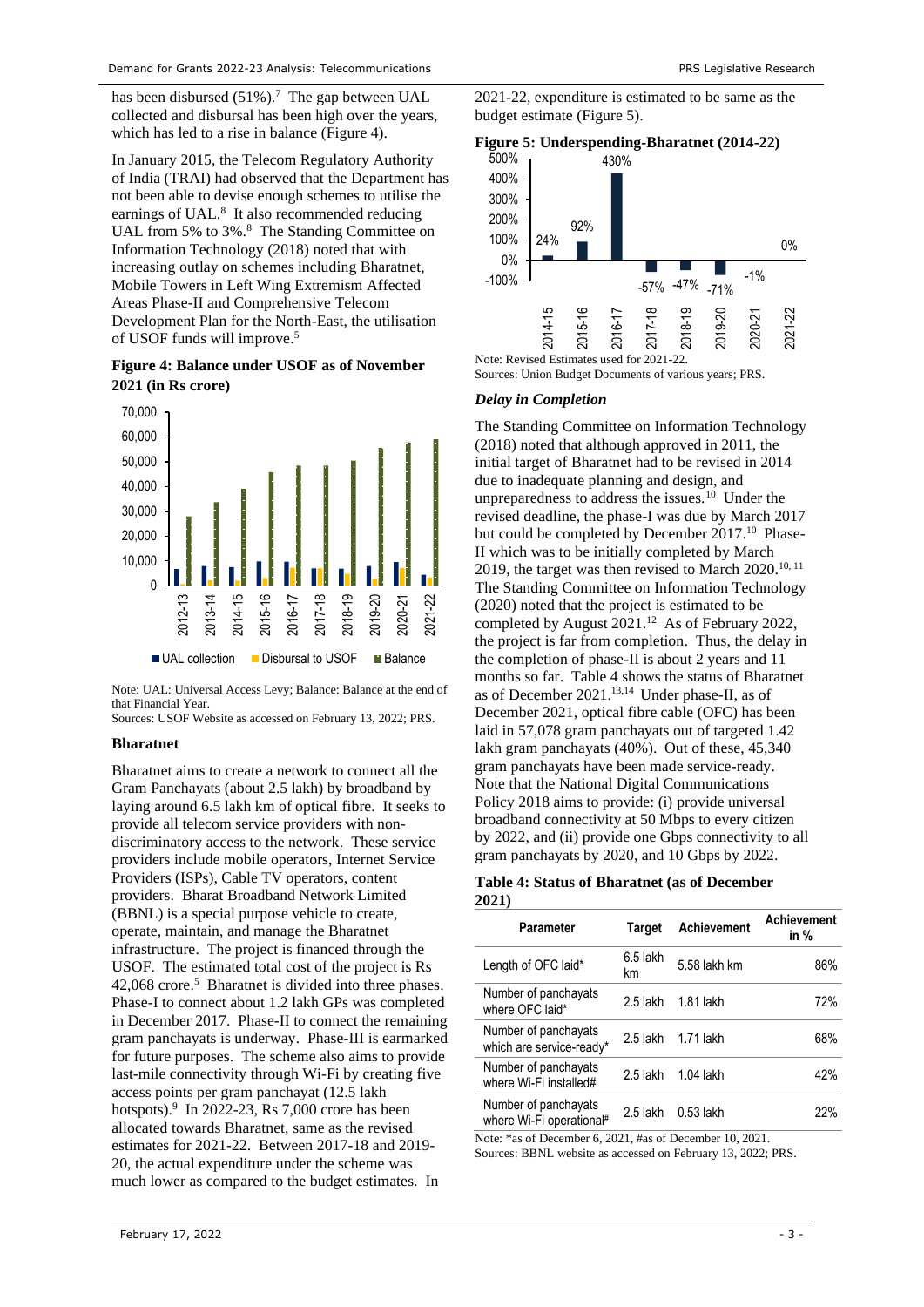#### **Network for Defence Services**

The Network for Defence Services project aims to provide a dedicated pan-India optical fibre cablebased network for use by defence services. The original total sanctioned cost of the project was Rs 13,334 crore.<sup>5</sup> In May 2018, the central government announced that the budget of the project has been increased to Rs  $24.664$  crore.<sup>15</sup> BSNL is the implementing agency for the project. A total of 60,000 km of the optical fibre network is to be laid under this project. In 2022-23, Rs 1,900 crore has been allocated towards this project, a decrease of 62% over revised estimates of 2021-22. Under this scheme, in 2018-19, only 43% of the allotted fund was utilised. In 2020-21, the actual expenditure was 20% less than the budget estimates [\(Figure 6\)](#page-3-0).

# <span id="page-3-0"></span>**Figure 6: Allocation towards Network for Defence Services (in Rs crore)**



Sources: Union Budget Documents of various years; PRS.

# *Delay in completion*

The network for defence services project was to be completed by July 2015. 5 The revised deadline for completion was set for May 2020, however, the target was subsequently revised to December 2020.<sup>15</sup> As of February 2022, the project is still ongoing. The Standing Committee on Information Technology (2018) had observed that the delay has resulted in a massive cost overrun from the initial estimation of Rs 8,098 crore in 2009 to Rs.24,664 crore in 2018 (205% increase). 5

# **Non-Tax Revenue from communication services<sup>16</sup>**

Communication services are one of the major sources of non-tax revenue of the central government. In 2022-23, non-tax revenue from communication services is estimated to be Rs 52,806 crore, about 20% of the total non-tax revenue of the central government. This includes receipts from spectrum auctions, one-time fees from new operators and recurring license fees and spectrum charges from telecom service providers which is a percentage share of the AGR of the operators. In 2022-23, non-tax revenue from communication services is estimated to register a decrease of 27% over revised estimates of 2021-22. This may be due to the rationalisation of certain levies in September 2021 (discussed later).

The Finance Minister in her budget speech in February 2022 noted that auction of 5G spectrum is

#### **Table 5: Non-tax revenue-communication services (in Rs crore)**

| Year    | <b>Budget</b> | Actual | % change<br>from Budget<br>to Actual | % change<br>Year-on-Year |
|---------|---------------|--------|--------------------------------------|--------------------------|
| 2016-17 | 98.995        | 70.241 | $-29%$                               | 24%                      |
| 2017-18 | 44.342        | 32.066 | $-28%$                               | $-54%$                   |
| 2018-19 | 48.661        | 40.816 | $-16%$                               | 27%                      |
| 2019-20 | 50,520        | 69.846 | 38%                                  | 71%                      |
| 2020-21 | 1.33.027      | 45.501 | $-66%$                               | $-35%$                   |
| 2021-22 | 53.987        | 71.959 | 33%                                  | 58%                      |
| 2022-23 | 52,806        |        |                                      | $-27%$                   |
|         |               |        |                                      |                          |

Note: Revised estimate for 2021-22 shown as actuals. Source: Union Budget Documents of various years; PRS.

expected to be conducted in 2022-23, however, as stated earlier, non-tax revenue in 2022-23 is estimated to be 27% lower than the revised estimates of 2021- 22. In 2021-22, at the budget stage, non-tax revenue from communication services was projected to be Rs 53,987 crore. As per the revised estimates, this revenue is estimated to be Rs 71,959 crore, 33% higher than the budget estimate.

# *Support for the Telecom Sector*

In November 2019, the Union Cabinet had approved deferred payment of spectrum auction instalments due for years 2020-21 and 2021-22 to provide relief to telecom service providers.<sup>17</sup> In September 2021, the Union Cabinet approved several measures for the telecom sector.<sup>18</sup> These will have implications for the level of non-tax revenue of the central government from the communications sector going forward.

- **Definition of AGR:** Non-telecom revenue will be excluded from the definition of Adjusted Gross Revenue (AGR) on a prospective basis. AGR is the value of gross revenue after deduction of certain taxes and certain charges such as roaming charges from gross revenue. Earlier, AGR also included revenue from any non-telecom operations such as income from investments and income from property rent.
- **Spectrum Usage Charges**: Earlier, the TSPs paid a percentage of their AGR to the central government in the form of license fees and spectrum usage charges. No spectrum usage charges will be levied for spectrum acquired in future auctions.
- **Charges for spectrum sharing**: Additional charges for spectrum sharing will be removed.
- **Interest and penalty on overdues**: The interest rate applicable on late payment of dues will be reduced from October 1, 2021 (2% less than earlier). No penalty and interest on penalty will be levied on such delayed payments.
- **Moratorium on outstanding dues**: A moratorium of up to four years will be allowed to the TSPs on payment of: (i) dues on account of license fees and spectrum usage charges for the years between 2003 and 2019 (as per a 2019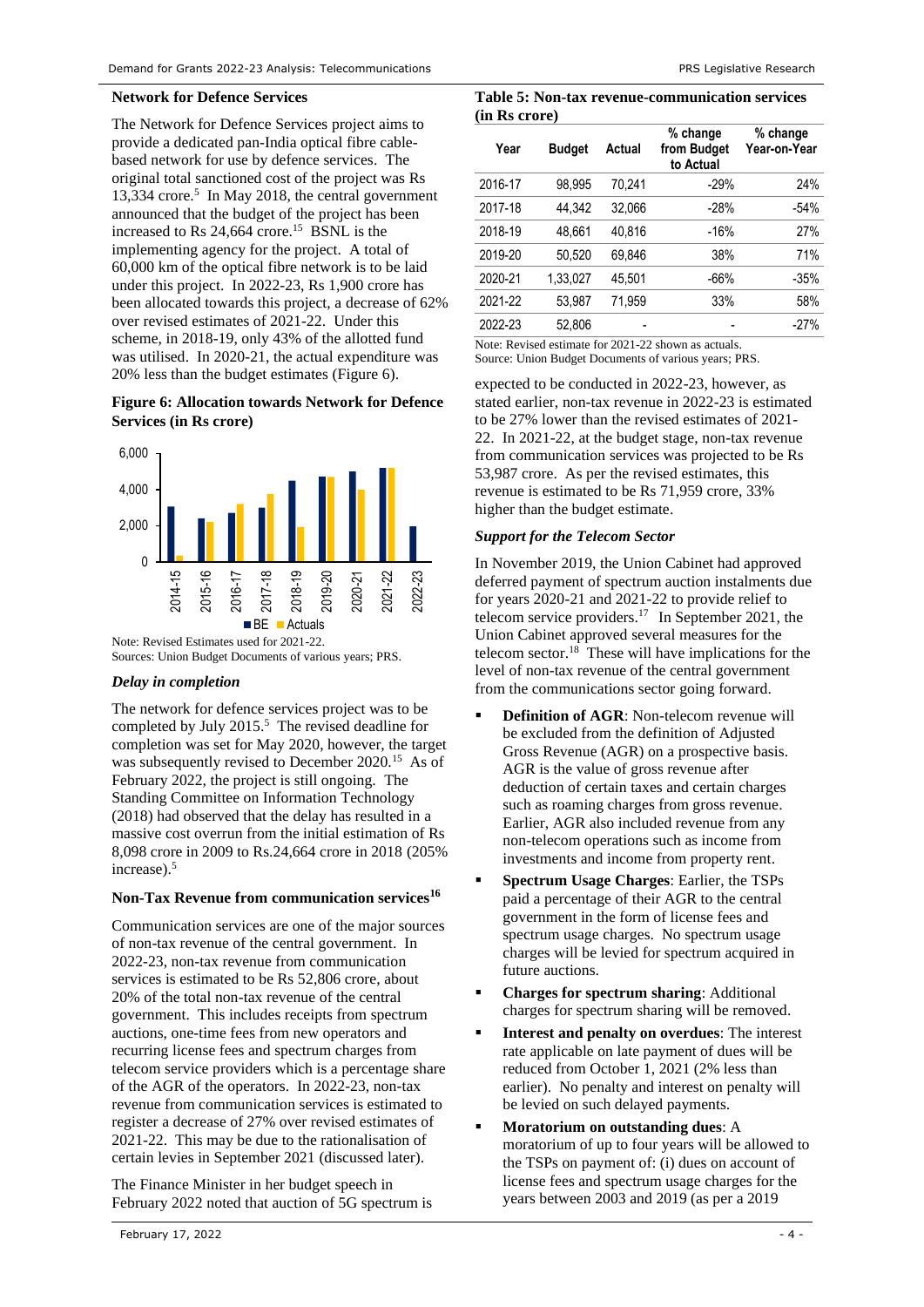Supreme Court Judgement), and (ii) dues for spectrum purchased in past auctions (excluding 2021 auction).

▪ **Conversion of interest dues into equity**: TSPs may pay interest amounts arising due to deferment of payment by way of equity. The central government will have an option to get equity in place of the outstanding dues at the end of the moratorium period.

# **Issues for Consideration**

## **Performance of BSNL and MTNL**

#### *Mounting losses*

<span id="page-4-0"></span>BSNL and MTNL are the public sector undertakings (PSUs) engaged in providing telecommunication services in the country. BSNL and MTNL have been incurring losses continuously since FY 2009-10.[19](#page-4-0) As per the Department of Public Enterprises guidelines, both these PSUs have been declared as 'Incipient Sick'.<sup>19</sup> A PSU is considered 'Incipient Sick' if its net worth is less than 50% of its paid-up capital in any financial year, or if it had incurred losses for three consecutive years.<sup>20</sup> Between 2016-17 and 2021-22, BSNL is estimated to make a cumulative loss of Rs 59,833 crore (Table 6), whereas MTNL is estimated to make a cumulative loss of Rs 18,058 crore (Table 7). Losses reduced in 2020-21 due to a reduction in salary expenditure owing to the implementation of the voluntary retirement scheme. In 2021-22, BSNL and MTNL are projected to make a loss of Rs 9,201 crore and Rs 2,520 crore, respectively. In 2021-22, losses are projected to increase as compared to 2020-21.

#### **Table 6: Financial Performance of BSNL (Amounts in Rs crore)**

| Year         | Income | <b>Expenses</b> | Profit (+)/Loss(-) |
|--------------|--------|-----------------|--------------------|
| 2016-17      | 31,533 | 36.327          | $-4.794$           |
| 2017-18      | 25.071 | 33.809          | $-7.993$           |
| 2018-19      | 19.321 | 34.225          | $-14.904$          |
| 2019-20      | 18.907 | 34.406          | $-15.500$          |
| 2020-21      | 18.595 | 26,036          | -7.441             |
| $2021 - 22*$ | 20.885 | 30,086          | $-9.201$           |

Note: \*Figures for 2021-22 are projections.

Source: Reports of the Standing Committee on Communication and Information Technology, Annual Reports of BSNL; PRS.

#### **Table 7: Financial Performance of MTNL (Amounts in Rs crore)**

|          | (A)    |                 |                    |
|----------|--------|-----------------|--------------------|
| Year     | Income | <b>Expenses</b> | Profit (+)/Loss(-) |
| 2016-17  | 3.552  | 6.494           | $-2.942$           |
| 2017-18  | 3.116  | 6.090           | $-2.974$           |
| 2018-19  | 2.606  | 5.997           | $-3.391$           |
| 2019-20  | 2.227  | 5.997           | $-3.770$           |
| 2020-21  | 1.788  | 4.250           | $-2.462$           |
| 2021-22* | 2.020  | 4.540           | $-2.520$           |

Note: \*Figures for 2021-22 are projections.

Source: Reports of the Standing Committee on Communication and Information Technology, Annual Reports of MTNL; PRS.

## *Declining market share*

The market share of both BSNL and MTNL has declined in terms of share in the revenue. During the second quarter of 2016, BSNL and MTNL had a share of about 9.3% in the adjusted gross revenue of the sector from access services, which declined to 5.4% during the third quarter of 2021. As of September 2021, BSNL had a 9.7% share among the wireless subscribers, up from 8.9% as of September 2016. However, between September 2020 and 2021, BSNL lost about 5% of its wireless subscribers. During the same period, MTNL saw a further decline in its already modest market share in terms of subscriber base.

## **Figure 7: Market Share of BSNL and MTNL**



Source: TRAI; PRS.

## *Two years on, the revival plan for BSNL and MTNL yet to be fully implemented*

The Standing Committee on Information Technology (2019) had noted that challenges for the PSU operators in earning revenue include: (i) absence of 4G services (except in a few places for BSNL) in data-centric telecom market, (ii) lack of cash flows hindering capital outlay and expansion, (iii) sharp decline in average revenue per user across all services due to competition in the sector, and (iv) rapid decline in landline business due to changing market needs. In October 2019, the Union Cabinet approved a revival plan for BSNL and MTNL. The plan also provided in-principle approval for the merger of both PSUs. However, the merger plan was called off in January 2021.<sup>21</sup> Key features of the plan are as follows: (i) allotment of 4G spectrum with funding from the central government of Rs 23,814 crore, (ii) sovereign guarantee for raising long-term bonds of Rs 15,000 crore for restructuring debt and meeting expenditure requirements, and (iii) funding of Rs 17,169 crore for offering voluntary retirement scheme to employees aged 50 years and above, along with coverage of cost towards pension and gratuity. In addition, BSNL and MTNL were to monetise their assets to raise funds.

Capital infusion: As discussed earlier, capital infusion in both BSNL and MTNL for allotment of 4G spectrum is yet to take place. In both 2020-21 and 2021-22, the allocation was made in this regard at the budget stage, however, no funds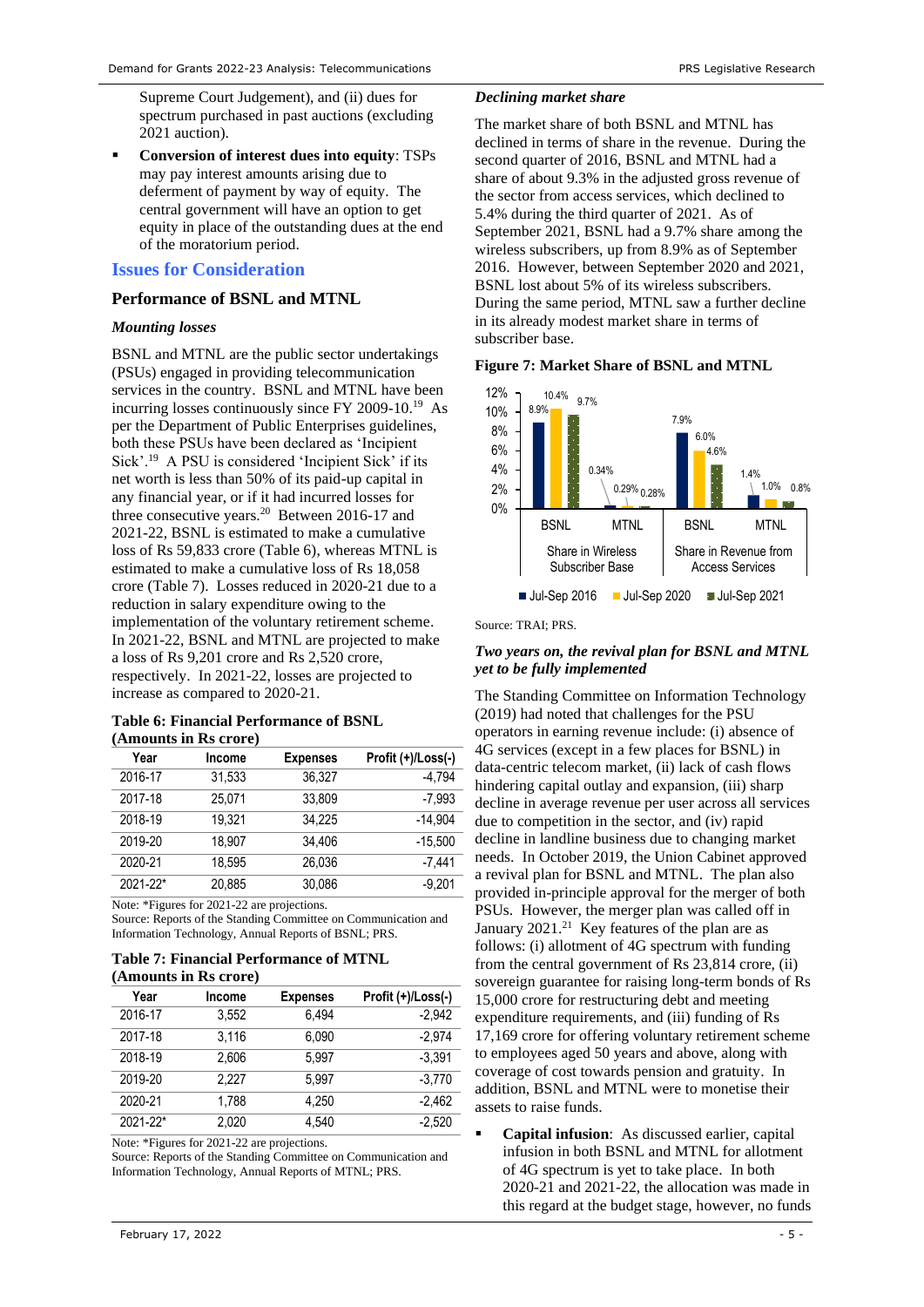were released. This expenditure is now estimated to be incurred in 2022-23 for BSNL. There is no allocation for MTNL on this account. The Standing Committee on Information Technology (2021) observed that while other parts of the revival plan such as VRS were successfully implemented, the revenue of BSNL and MTNL did not grow due to the noncommencement of  $4G$  services.<sup>22</sup>

- **Monetisation of assets:** Total value of land/building assets identified for monetisation in BSNL and MTNL is Rs 67,837 crore, and Rs 17,985 crore, respectively. [22](#page-5-0) Expected revenue from monetisation in 2021-22 is Rs 1,200 crore for BSNL, and Rs 300 crore for MTNL.<sup>[22](#page-5-0)</sup> BSNL is raising about Rs 1,000 crore per annum from renting its towers (13,000 out of a total 68,000 towers). [22](#page-5-0) BSNL also raised Rs 400 crore from monetising fibre.
- **Voluntary Retirement Scheme (VRS)**: BSNL and MTNL spend a significant share of their income on staff salaries. As of June 2019, the employee cost for BSNL and MTNL was 75% and 87% of their total income respectively.<sup>23</sup> In comparison, the employee cost for private telecom service providers varied between 5%-7% of their total income. BSNL had 1,55,296 employees as of October 2019. Under the voluntary retirement scheme implemented as part of the revival plan, 78,569 employees of BSNL opted for VRS. [22](#page-5-0) This has helped reduce the salary expenditure in BSNL by about 50% (about Rs 600 crore per month). [22](#page-5-0) Also, 75% of the employees of MTNL opted for VRS.<sup>[22](#page-5-0)</sup>
- **Debt restructuring with sovereign guarantee bond:** As of March 2021, BSNL has raised Rs 8,500 crore with sovereign guarantee.<sup>[22](#page-5-0)</sup>

# **Government's stake in the telecom sector**

Until the mid-1980s, telecommunications services were operated by the Department of Telecommunications (DoT) of the central government. 24 In 1986, MTNL was established to provide telecom services in Delhi and Mumbai. For other parts of the country, DoT continued to provide telecom services. National Telecom Policy, 1994 opened up the telecom sector for the private sector. In October 2000, a corporate entity BSNL was established to take over the services activities of DoT. Over the years, the telecom sector in India has evolved from a public-sector led industry to a privatesector led industry. While the government-owned BSNL and MTNL have remained in business, they are distant competitors to private operators in the sector. As discussed earlier, these two companies have been making losses for about a decade now. As of September 2021, public sector operators had about a 10% share in the overall subscriber base.

# *Government might become one of the largest shareholders in Vodafone Idea Limited*

As discussed earlier, as part of reform measures for the telecom sector, the government has provided an option of paying interest dues by way of equity. The detailed guidelines about the modalities of such conversion are yet to be released.

<span id="page-5-0"></span>In January 2022, the Board of Vodafone Idea Limited approved the exercise of the option to convert outstanding interest dues into equity.25,26 The Net present value of the outstanding interest dues is estimated to be Rs 16,000 crore. If the government were to approve the conversion of dues of Vodafone Idea into equity, it is estimated to own 35.8% stake in the company, while the promoters will jointly hold 46.3%. The equity shares will be offered to the government on a preferential basis. Note that the shares of Vodafone Idea Limited have fallen by 15.2% in past one month. 27 Two more companies Tata Teleservices and Tata Teleservices Maharashtra limited have also decided to offer pay interest dues by way of equity. 28 Their interest dues are estimated to be about Rs 4,139 crore and Rs 850 crore. Upon conversion into equity, the government is estimated to have 9.5% shares each in the two companies.

#### In January 2022, the Department of

Telecommunications stated that: (i) these companies will continue to be managed as professionally-run private companies, (ii) conversion of liabilities will help companies regain the ability to invest and provide better services, and (iii) government can sell these shares at the appropriate time and thereby recover the due amount.<sup>29</sup> It noted that this measure will prevent a scenario where there are very few players in the market. Such a potential lack of competition might have led to higher prices and poor services. However, such conversion will make the government an important stakeholder in the thirdlargest company in the sector in terms of market share. It also owns the fourth and fifth largest companies in the sector. This raises the question whether the government's role in the telecom business is set to increase in future and if so, its implications for the competition in the sector.

# **Figure 8: Market share of key service providers by subscriber base and revenue**



■ % share in Adjusted Gross Revenue from access services for Jul-Sep 2021

Source: TRAI; PRS.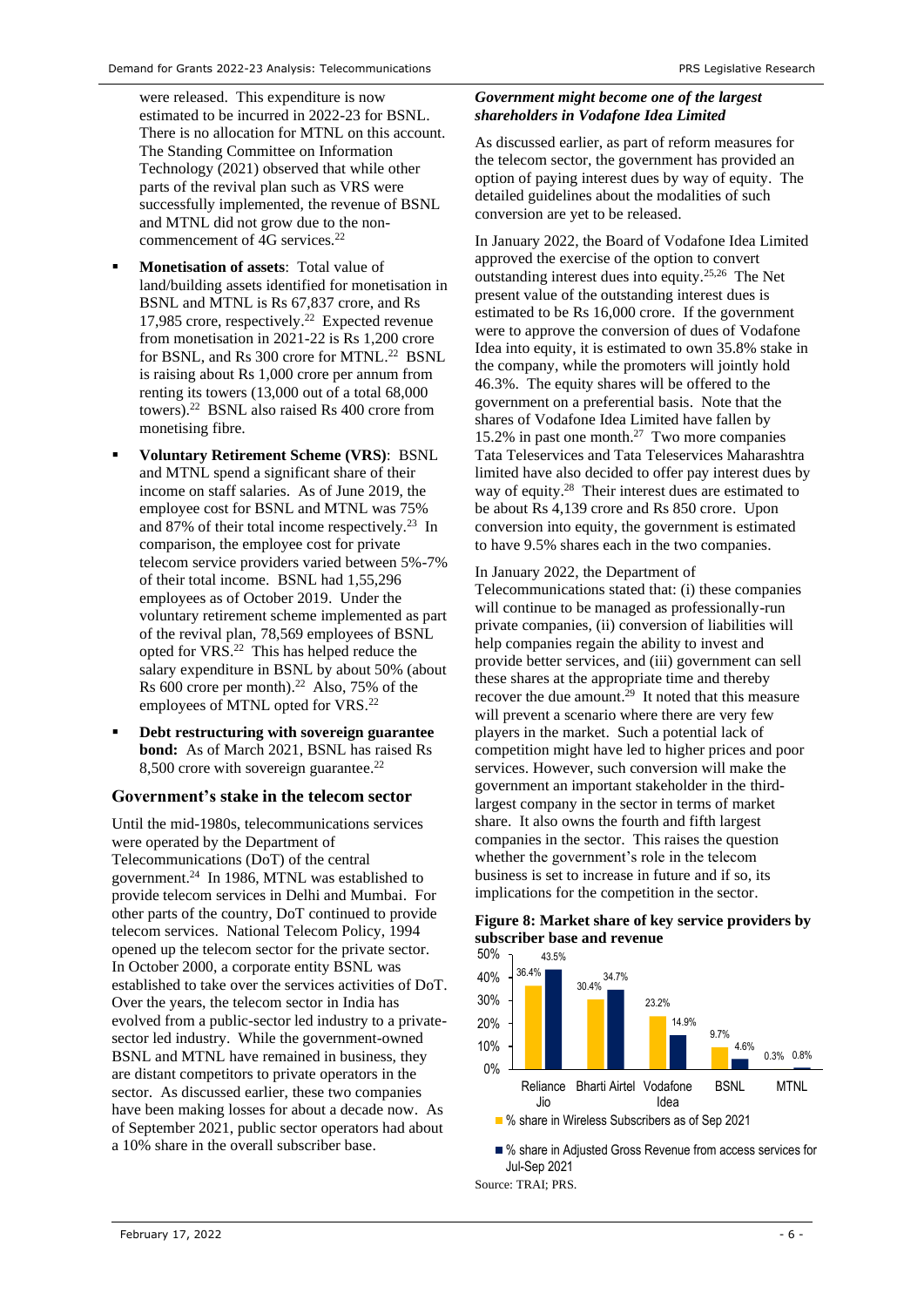# **India's preparedness for 5G**

5G is the next technology frontier in the telecom sector. According to the High-Level Forum of the Department on 5G, 5G is predicted to create a cumulative economic impact of USD one trillion in India by 2035.<sup>30</sup> As of January 2021, 118 operators in 59 countries have deployed 5G network.<sup>[31](#page-6-0)</sup> Mostly, 5G has been launched partially in these countries. In India, the commercial rollout of 5G is yet to happen. The Standing Committee on Information Technology (2021) examined India's preparedness for 5G.<sup>31</sup> The Committee noted that sufficient preparatory work has not been undertaken for the launch of 5G services in India. It highlighted: (i) inadequate availability of spectrum, (ii) high spectrum prices, (iii) poor development of use cases for 5G, (iv) low status of fiberisation, and (v) deficient backhaul capacity (links between the core network and sub-networks), as some of the key concerns.<sup>[31](#page-6-0)</sup> It noted that as of January 2021, 5G trials were not permitted by the department.<sup>[31](#page-6-0)</sup> In May 2021, the department permitted telecom service providers to start 5G trials in India.

**Table 8: Deployment of telecom technology- India vis-a-vis World**

| Technology      | World | India |
|-----------------|-------|-------|
| 2G              | 1991  | 1995  |
| $3\overline{G}$ | 1998  | 2008  |
| 4G              | 2008  | 2015  |
| 5G              | 2019  | -     |

Source: "21<sup>st</sup> Report: India's preparedness for 5G", February 2021, Standing Committee on Information Technology; PRS.

#### *Allocation of 5G spectrum*

Allocation of new bands of the spectrum is crucial for the rollout of 5G. However, the auction of the 5G spectrum is still pending. The Committee noted the concerns of the telecom companies that the reserve price set by TRAI (Rs 492 crore per MHz) for the 5G spectrum is exorbitantly high. $31$  It observed that considering the financial stress in the sector and that the 5G ecosystem is yet to be developed, high reserve price may have an adverse impact on the abilities of service providers to roll out 5G.<sup>[31](#page-6-0)</sup> The Committee further noted that based on the current availability of spectrum, approximately 50 MHz spectrum per operator can be ensured. This is substantially lower than the global average (about  $100 \text{ MHz}$ ).<sup>[31](#page-6-0)</sup> It noted that in case of 4G too, the average spectrum per operator in India is around one-fourth of the global average.<sup>[31](#page-6-0)</sup> The Committee observed that there is an urgent need for an audit of all allocated spectrum for detecting under-utilisation and subsequently rationalising the allocation of spectrum.<sup>[31](#page-6-0)</sup> In November 2021, TRAI released a consultation paper inviting suggestions on various issues related to the auction of frequency bands identified for 5G including reserve prices, charges and fees.<sup>32</sup>

# **Digital Divide**

COVID-19 has brought focus on access to communication services. During the nationwide lockdown, internet access became crucial for adults to

work from home and children to access education. However, notable gaps exist in India with regard to access to telecom services and the use of internet. International Telecommunications Union (ITU, 2019) notes that barriers are often related to age, gender, socioeconomic status, and geography.<sup>33</sup> The Department of Telecommunications (2020) had noted that India has become the global leader in monthly data consumption.<sup>34</sup> The Department also noted that the cost of data has reduced substantially thereby enabling affordable internet access. [34](#page-6-1)

<span id="page-6-1"></span><span id="page-6-0"></span>*Regional Divide*: The number of internet subscribers per 100 inhabitants for the country on aggregate was 61.1 as of June 2021. This was lower than the global average for developing countries in 2020 as per ITU (65.1). 35 A substantial inter-state variation is seen on this parameter (Figure 9). Number of internet subscribers per 100 inhabitants in states such as Punjab, Himachal Pradesh, and Kerala circles were more than double of that in Bihar and Jharkhand, and Uttar Pradesh and Uttarakhand circles.

| Figure 9: Service-area wise internet subscribers |
|--------------------------------------------------|
| per 100 inhabitants (as of June 2021)            |



Note: Maharashtra & Goa includes Mumbai circle. Tamil Nadu includes Chennai circle. West Bengal & Sikkim includes Kolkata circle. Uttar Pradesh & Uttarakhand comprises UP East and UP West circles. North-East comprises Arunachal Pradesh, Manipur, Meghalaya, Mizoram, Nagaland, and Tripura. Service area also includes adjoining union territories. Sources: Performance Indicator Reports-June 2021, TRAI; PRS.

# **Figure 10: Subscribers per 100 inhabitants in India (as of June 2021)**



Source: Performance Indicator Reports-June 2021, TRAI; PRS.

*Rural-Urban Divide*: As of June 2021, while the number of internet subscribers per 100 inhabitants in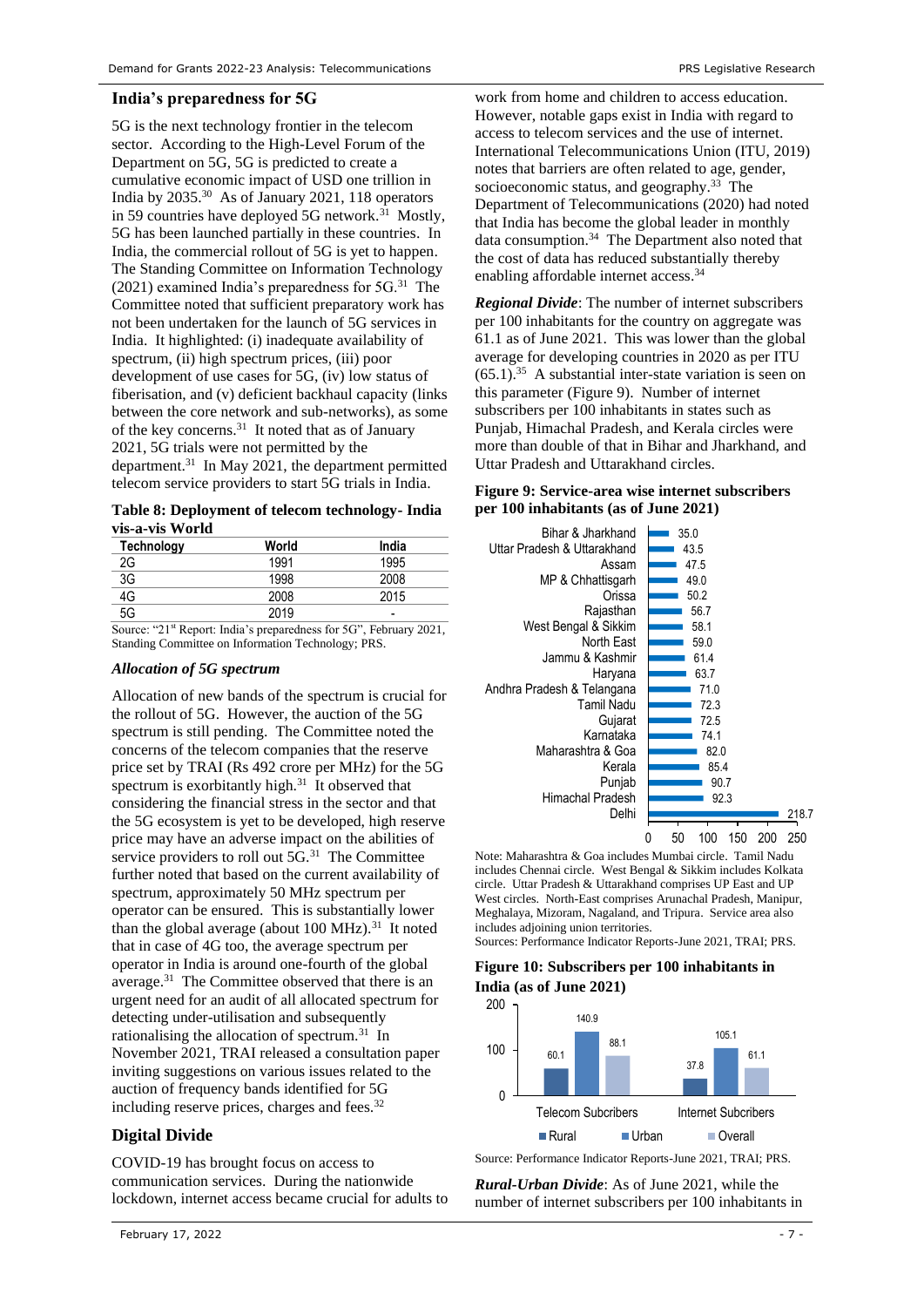urban areas was 105.1, the corresponding number for rural areas was 37.8, almost two-thirds less (Figure 10).

# **Access to broadband**

Communication can be classified among broadband and narrowband based on the bandwidth required for communication. Broadband communication uses a higher bandwidth and provides better speed. Telecom Regulatory Authority of India (2020) had observed that in the post-COVID-19 pandemic era, there will be an increasing reliance on broadband connectivity and demand for these services is likely to grow much faster.<sup>36</sup> TRAI observed that India needs to improve in terms of access to fixed broadband as well as the speed of broadband. As of December 2020, only 9.1 out of 100 households had access to fixed broadband.<sup>[36,3](#page-7-0)7</sup>

# <span id="page-7-0"></span>**Figure 11: Fixed Broadband Penetration per 100 inhabitants as of June 2020**



Source: TRAI; PRS.

TRAI noted that as per a March 2021 report by a private firm (Ookla), India experiences download speeds of 12.2 Mbps in case of mobile broadband and around 56.1 Mbps in case of fixed broadband.<sup>[36](#page-7-0)</sup> The corresponding global average was 48.4 Mbps and 98.7 Mbps, respectively.<sup>[36](#page-7-0)</sup> India ranked  $131<sup>st</sup>$  among 140 nations in mobile broadband speed and 66<sup>th</sup> among 177 countries in fixed broadband speed according to the report by Ookla. [36](#page-7-0) It observed that India's broadband speed is the lowest among the BRICS countries (Figure 12).<sup>[36](#page-7-0)</sup> Note that the National Digital Communications Policy 2018 seeks to provide broadband connectivity at 50 Mbps to every citizen by 2022. [36](#page-7-0)

# **Figure 12: Broadband speed in BRICS countries (as of June 2020)**



Source: TRAI; PRS.

In India, as of December 2020, 94% of internet subscribers in India use a broadband connection.<sup>[36](#page-7-0)</sup> However, a broadband connection in India is defined to have a minimum download speed of 512 kbps (kilo bits per second) to an individual subscriber. In other countries, this threshold is defined at a higher level. In USA, UK, and China, it is defined to be 25 Mbps (mega bits per second), 24 Mbps, and 20 Mbps, respectively.[36](#page-7-0) In August 2021, TRAI recommended re-defining broadband in India as: (i) basic broadband (download speed between two Mbps and 50 Mbps), (ii) fast broadband (download speed between 50 Mbps and 300 Mbps), and (iii) super-fast broadband (download speed of more than 300 Mbps. [36](#page-7-0) It also recommended a direct benefit transfer scheme in those rural areas where adequate fixed-broadband capacity is available but there is a lack of demand.

It recommended overhauling right of way provisions and formulating a centrally sponsored scheme for incentivising states to undertake right of way related reforms. It recommended encouraging provisioning of common ducts by land-owning agencies for laying of telegraph wires. These will help in a quicker laying of optical fibres for broadband purposes.

# **Promotion of domestic manufacturing of telecom equipment**

<span id="page-7-1"></span>The Standing Committee on Information Technology (2019) had observed that India is highly dependent on the import of telecom equipment. 38 During 2017-18 and 2018-19, India imported telecom equipment worth Rs 1.4 lakh crore and 1.2 lakh crore, respectively. [38](#page-7-1) The Committee observed that this indicates a lack of requisite ecosystem for the promotion of domestic manufacturing. [38](#page-7-1) Some of the reasons for the dependence on import are: (i) import of telecom equipment at zero duty as per existing tariff obligations under international treaties, (ii) low investment in research and development and creation of intellectual property rights, and (iii) lack of market access for indigenous manufacturers. [38](#page-7-1) The Committee noted that imports are likely to increase substantially with the introduction of newer technology such as 5G.[38](#page-7-1)

The Standing Committee on Information Technology (2021) also stressed on the importance of enhancing domestic manufacturing capabilities in view of the adoption of 5G. It observed that the ecosystem should be developed for complete manufacturing rather than just assembly, as manufacturing gives higher value addition. The Committee also highlighted the importance of the promotion of research and development for the success of telecom manufacturing.<sup>[31](#page-6-0)</sup> The Committee noted that in 2018, TRAI had proposed the creation of a Telecom Research and Development Fund with an initial corpus of Rs 1,000 crore for promoting research, innovation, and manufacturing of indigenous telecommunications equipment. It recommended that this fund should be created at the earliest. $31$  In February 2021, the government notified a productionlinked incentive scheme to promote manufacturing of telecom and network products in India.[4](#page-1-1)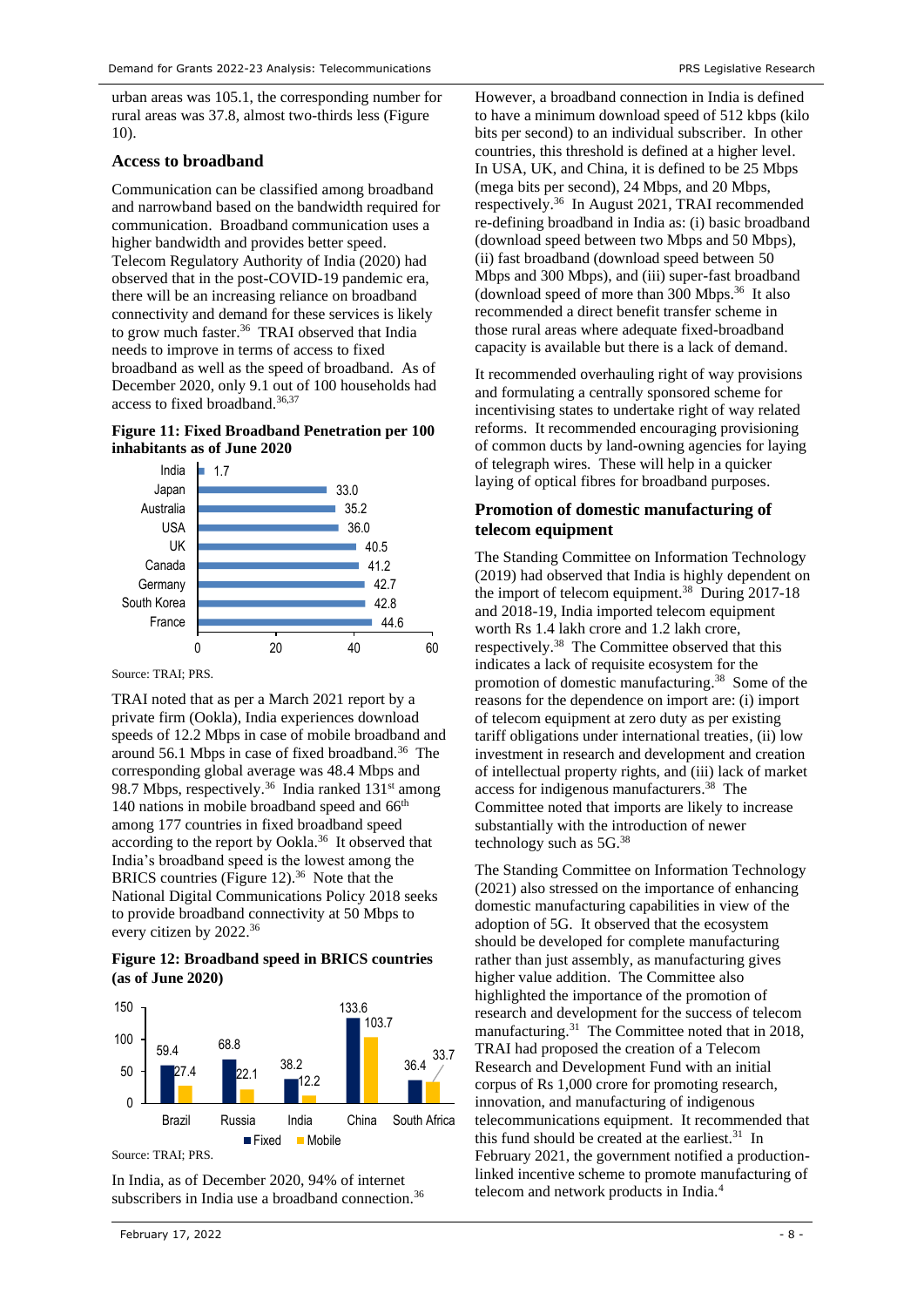<sup>1</sup> Demand No. 13, Demand for Grants, Union Budget 2022-23[, https://www.indiabudget.gov.in/doc/eb/dg13.pdf.](https://www.indiabudget.gov.in/doc/eb/dg13.pdf)

<sup>2</sup> Expenditure Budget, Department of Telecommunications, Union Budget 2022-23, [https://www.indiabudget.gov.in/doc/eb/sbe13.pdf.](https://www.indiabudget.gov.in/doc/eb/sbe13.pdf)

<sup>3</sup> "Union Cabinet approves revival plan of BSNL and MTNL and in-principle merger of the two", Press Information Bureau, , Union Cabinet, October 23, 2019.

<sup>4</sup> File No 13-01/2020-IC, Ministry of Communications, June 3, 2021,

[https://dot.gov.in/sites/default/files/PLI%20Scheme%20Guidelines%20for%20Telecom%20%26%20Networking%20Product.pdf?download](https://dot.gov.in/sites/default/files/PLI%20Scheme%20Guidelines%20for%20Telecom%20%26%20Networking%20Product.pdf?download=1)  $=1$ .

5 "47th Report: Demands for Grants (2018-19) of Department of Telecommunications (Ministry of Communications)", Standing Committee on Information Technology, March 13, 2018,

[http://164.100.47.193/lsscommittee/Information%20Technology/16\\_Information\\_Technology\\_47.pdf.](http://164.100.47.193/lsscommittee/Information%20Technology/16_Information_Technology_47.pdf)

6 "Report No 21 of 2018, Compliance and Performance Audit of Ministry of Communications and Ministry of Electronics & Information Technology", CAG, 2018,

[https://www.cag.gov.in/sites/default/files/audit\\_report\\_files/Report\\_No\\_21\\_of\\_2018\\_Compliance\\_and\\_Performance\\_Audit\\_of\\_Union\\_Gov](https://www.cag.gov.in/sites/default/files/audit_report_files/Report_No_21_of_2018_Compliance_and_Performance_Audit_of_Union_Government_Ministry_of_Communications_.pdf) [ernment\\_Ministry\\_of\\_Communications\\_.pdf.](https://www.cag.gov.in/sites/default/files/audit_report_files/Report_No_21_of_2018_Compliance_and_Performance_Audit_of_Union_Government_Ministry_of_Communications_.pdf)

7 "Statement showing the balance of UAL amount available as potential fund under USO as on 30.11.2021", Universal Service Obligation Fund, Department of Telecommunications, website as accessed on February 13, 2022, [http://www.usof.gov.in/usof-cms/usof-fund-status](http://www.usof.gov.in/usof-cms/usof-fund-status-table.jsp)[table.jsp.](http://www.usof.gov.in/usof-cms/usof-fund-status-table.jsp)

<sup>8</sup> "Recommendations on Definition of Revenue Base (AGR) for the Reckoning of Licence Fee and Spectrum Usage Charges", TRAI, January 6, 2015, [https://main.trai.gov.in/sites/default/files/Reco-AGR-Final-06.01.2015\\_0.pdf.](https://main.trai.gov.in/sites/default/files/Reco-AGR-Final-06.01.2015_0.pdf)

<sup>9</sup> "Telecom at a Glance", Department of Telecommunications Website as accessed on February 1, 2022, [http://dot.gov.in/sites/default/files/Telecom%20at%20a%20Glance.pdf?download=1.](http://dot.gov.in/sites/default/files/Telecom%20at%20a%20Glance.pdf?download=1)

<sup>10</sup> "50th Report: Progress of Implementation of Bharatnet", Standing Committee on Information Technology, August 2018, [http://164.100.47.193/lsscommittee/Information%20Technology/16\\_Information\\_Technology\\_50.pdf.](http://164.100.47.193/lsscommittee/Information%20Technology/16_Information_Technology_50.pdf)

<sup>11</sup> Unstarred Question No 621, Rajya Sabha, Ministry of Communications, June 27, 2019, https://164.100.158.235/question/annex/249/Au621.pdf

<sup>12</sup> "6<sup>th</sup> Report: Demand for Grants (2020-21) of Department of Communications (Ministry of Communications), Standing Committee on Information Technology, March 2020[, http://164.100.47.193/lsscommittee/Information%20Technology/17\\_Information\\_Technology\\_6.pdf.](http://164.100.47.193/lsscommittee/Information%20Technology/17_Information_Technology_6.pdf) 

<sup>13</sup> "Bharatnet Status as on December 6, 2021", Website of BBNL as accessed on February 7,2022, http://bbnl.nic.in/Bharatnet.pdf.

<sup>14</sup> "Bharatnet Usage Statistics as on December 10, 2021", Website of BBNL as accessed on February 7, 2022,

[http://www.bbnl.nic.in/usage2.pdf.](http://www.bbnl.nic.in/usage2.pdf)

<sup>15</sup> "Cabinet approves enhancement of budget for implementation of Network for Spectrum for Defence Services", Union Cabinet, Press Information Bureau, May 16, 2018.

<sup>16</sup> Non-Tax Revenue, Union Budget, 2022-23[, https://www.indiabudget.gov.in/doc/rec/ntr.pdf.](https://www.indiabudget.gov.in/doc/rec/ntr.pdf)

<sup>17</sup> "Cabinet approves proposal for Mitigating financial stress being faced by the Telecom Services Sector", Press Information Bureau, Union Cabinet, November 20, 2019.

<sup>18</sup> "Cabinet approves major reforms in telecom sector", Cabinet, Press Information Bureau, September 15, 2021.

<sup>19</sup> Unstarred Question No 1773, Lok Sabha, Ministry of Communications, February 13, 2019,

[http://164.100.24.220/loksabhaquestions/annex/17/AU1773.pdf,](http://164.100.24.220/loksabhaquestions/annex/17/AU1773.pdf)

<sup>20</sup> Official Memorandum, Department of Public Enterprises, October 29, 2015, [https://dpe.gov.in/sites/default/files/R-79.pdf.](https://dpe.gov.in/sites/default/files/R-79.pdf)

<sup>21</sup> "BSNL-MTNL merger shelved as GoM says not feasible", Business Standard, January 25, 2021[, https://www.business-](https://www.business-standard.com/article/economy-policy/bsnl-mtnl-merger-shelved-as-gom-says-not-feasible-cabinet-to-meet-soon-121012500014_1.html)

[standard.com/article/economy-policy/bsnl-mtnl-merger-shelved-as-gom-says-not-feasible-cabinet-to-meet-soon-121012500014\\_1.html.](https://www.business-standard.com/article/economy-policy/bsnl-mtnl-merger-shelved-as-gom-says-not-feasible-cabinet-to-meet-soon-121012500014_1.html) 

<sup>22</sup> "23<sup>rd</sup> Report: Demand for Grants (2021-22) of Department of Telecommunications", Standing Committee on Information Technology, March 2021,

http://164.100.47.193/lsscommittee/Communications%20and%20Information%20Technology/17\_Information\_Technology\_23.pdf.

<sup>23</sup> Minister's Reply to supplementary questions to the Starred Question No 61, Lok Sabha, Ministry of Communications, June 26, 2019, [http://loksabhaph.nic.in/Questions/SQ\\_option16.aspx?qref=626&lsno=17.](http://loksabhaph.nic.in/Questions/SQ_option16.aspx?qref=626&lsno=17)

<sup>24</sup> Telecom Sector in India, A Decadal Profile, Telecom Regulatory Authority of India,

[https://www.trai.gov.in/sites/default/files/201304121052403536675NCAER--Report08june12.pdf.](https://www.trai.gov.in/sites/default/files/201304121052403536675NCAER--Report08june12.pdf)

<sup>25</sup> Media Release-January 21, 2022, Vodafone Idea Limited,

[https://www.myvi.in/content/dam/microsite/pdfs/Results/Media\\_Release\\_Q32022.pdf.](https://www.myvi.in/content/dam/microsite/pdfs/Results/Media_Release_Q32022.pdf) 

<sup>26</sup> Vodafone Idea Limited Transcript Q3 2022, https://www.myvi.in/content/dam/microsite/pdfs/Results/Transcript\_Q3\_2022.pdf.

<sup>27</sup> Website of BSE India as accessed on February 13, 2022[, https://www.bseindia.com/stock-share-price/vodafone-idea-ltd/idea/532822/.](https://www.bseindia.com/stock-share-price/vodafone-idea-ltd/idea/532822/)

<sup>28</sup> "Guidelines for telcos' dues conversion into equity likely in a month", Business Standard, January 13, 2022, [https://www.business](https://www.business-standard.com/article/companies/guidelines-for-telcos-dues-conversion-into-equity-likely-in-a-month-122011301200_1.html)[standard.com/article/companies/guidelines-for-telcos-dues-conversion-into-equity-likely-in-a-month-122011301200\\_1.html.](https://www.business-standard.com/article/companies/guidelines-for-telcos-dues-conversion-into-equity-likely-in-a-month-122011301200_1.html)

<sup>29</sup> "Frequently Asked Questions (FAQs) on Telecom Reforms Package", Press Information Bureau, Ministry of Communications, January  $12, 2022$ 

<sup>30</sup> "Making India 5G Ready", Report of the 5G High Level Forum Prepared by Steering Committee, Department of Telecommunications, August 23, 2018[, http://dot.gov.in/sites/default/files/5G%20Steering%20Committee%20report%20v%2026.pdf.](http://dot.gov.in/sites/default/files/5G%20Steering%20Committee%20report%20v%2026.pdf)

 $31$  "21st Report: India's preparedness for 5G", Standing Committee on Information Technology, February 2021, http://164.100.47.193/Isscommittee/Information%20Technology/17 Information Technology 21 ndf ommittee/Information%20Technology/17\_Information\_Technology\_21.pdf.

<sup>32</sup> "Consultation Paper on Auction of Spectrum in frequency bands identified for IMT/5G", Telecom Regulatory Authority of India, November 30, 2021, [https://www.trai.gov.in/sites/default/files/CP\\_30112021.pdf.](https://www.trai.gov.in/sites/default/files/CP_30112021.pdf) 

<sup>33</sup> Website of International Telecommunications Union as accessed on February 16, 2021[, https://www.itu.int/en/ITU-](https://www.itu.int/en/ITU-D/Statistics/Pages/stat/default.aspx)D/Statistics/Pages/stat/default.asp

<sup>34</sup> Annual Report 2019-20, Department of Telecommunications, April 6, 2020[, https://dot.gov.in/sites/default/files/Annual%20Report-2019-](https://dot.gov.in/sites/default/files/Annual%20Report-2019-20%28%20English%29.pdf) [20%28%20English%29.pdf.](https://dot.gov.in/sites/default/files/Annual%20Report-2019-20%28%20English%29.pdf)